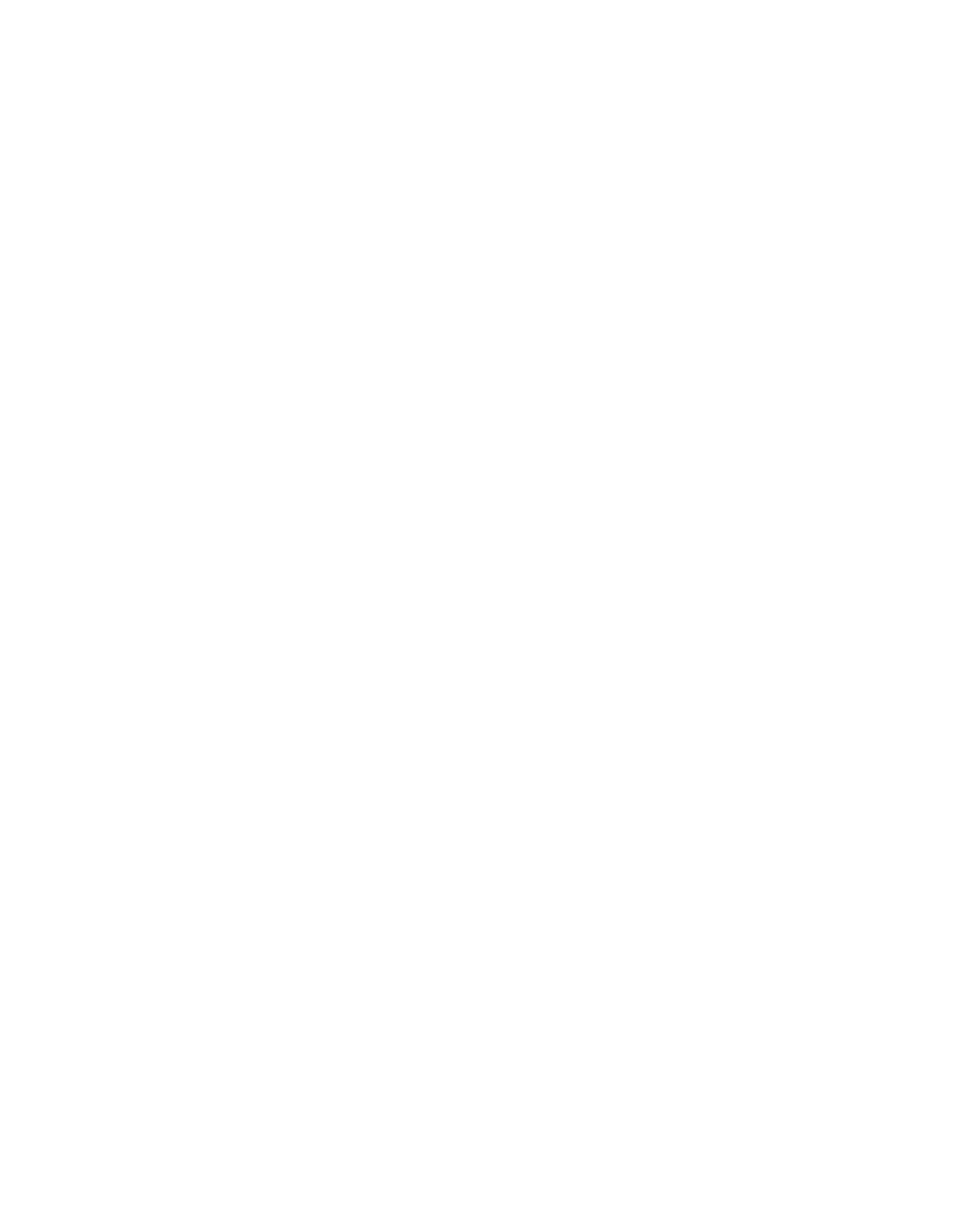# TERAHERTZ IMAGING OF BINARY REFLECTANCE WITH VARIATIONAL BAYESIAN INFERENCE

 $H$ aoyu Fu<sup>2</sup>, Pu Wang<sup>1</sup>, Toshiaki Koike-Akino<sup>1</sup>, Philip V. Orlik<sup>1</sup>, and Yuejie Chi<sup>2</sup>

<sup>1</sup> Mitsubishi Electric Research Laboratories (MERL), Cambridge, MA 02139, USA E-mails: {pwang, koike, porlik}@merl.com <sup>2</sup> Ohio State University, Columbus, OH 43210, USA E-mails: {fu.436, chi.97}@osu.edu

## ABSTRACT

In this paper, we propose a Bayesian inference approach to extract the binary reflectance pattern of samples from compressed measurements in the terahertz (THz) frequency band. Compared with existing compressed THz imaging methods relying on the sparsity of the reflectance pattern, the proposed Bayesian approach exploits the non-negative binary nature of the reflectance without any assumption on its spatial pattern information and enables a pixel-wise iterative inference approach for fast signal recovery. Numerical evaluation confirms the effectiveness of the proposed approach.

*Index Terms*— Terahertz sensing, compressed measurements, binary reflectance, variational Bayesian inference.

#### 1. INTRODUCTION

Over the past two decades, there have been increased interests in terahertz (THz) sensing using the time-domain spectroscopy (TDS) in either a reflection or transmission mode, due to the broad applications in gas sensing, moisture analysis, non-destructive evaluation, biomedical diagnosis, package inspection, and security screening [1]. By sending an ultra-short pulse (e.g., 1-2 picoseconds), the THz-TDS system is able to inspect not only the top surface of the sample but also its internal structure, either a defect underneath the top layer or a multi-layer structure, due to its capability of penetrating a wide range of non-conducting materials. At the same time, the ultra-short pulse also gives rise to ultra-wideband spectrum over a band of several THz, providing a spectroscopic inspection of material properties of the sample.

The THz-TDS can operate in a *raster* or *compressed* scanning mode [2–5]. In the raster scanning mode, as shown in Fig. 1 (a), the sample under inspection is illuminated by a THz-TDS point source with a time-compact source pulse and a small spot size (or aperture). The THz-TDS emitter sends a focused beam at a normal incident angle to inspect a small area (or a pixel) of the sample, the detector then samples corresponding reflected waveform via the electro-optic sampling process, and a programmable mechanical raster moves the sample in the plane perpendicular to the incidental waveform in order to measure the two-dimensional surface of the sample. The THz-TDS with the raster scanning mode has already been commercialized with a fast scanning rate (up to 1,000 Hz) and applied to, among other industrial applications [2], art and archaeology [3], quality control [6], thickness estimation [7–9] and multi-layer content extraction [10–12]. One of key challenges is to address the depth variations and its induced delay/phase variation from one pixel to another



Fig. 1. THz-TDS sensing with a) a raster scanning (from [11]) and b) a compressed scanning (from [13]).

due to either the irregular sample surface or the vibration from the mechanical scanning process.

In the compressed scanning mode, as shown in Fig. 1 (b), the THz pulse is first collimated to a broad beam and then spatially encoded with a random mask with the help of a spatial light modulator (SLM) that operates in the terahertz regime [13, 14]. At the receiver side, the spatially encoded beam is re-focused by a focusing lens and received by a single-pixel photoconductive detector [13–15]. In other words, only one measurement is formed for a mask at a time. The compressed scanning process repeats with different realizations of random masks and collects multiple sequential measurements. The sample image can then be recovered by, normally, sparsity-driven minimization methods. In [13], the total-variation minimization method was used to reconstruct the sample image of a Chinese character, "light", with a small number of measurements than the number of pixels, as shown in Fig. 1 (b).

In this paper, rather than relying on the sparsity assumption of the sample spatial pattern, we here exploit only the *non-negative binary* nature of reflectance coefficient of the sample and recover its reflectance pattern with compressed measurements. This is motivated by applications such as absolute positioning encoder systems where a non-sparse binary pseudo-random pattern (e.g., quick response (QR) code) may be used for the sample. To this end, the proposed method imposes a hierarchical truncated Gaussian mixture prior model to enforce the non-negative binary feature of the reflectance, and uses the principles of generalized approximate message passing (GAMP) and variational Bayesian inference to develop a decoupled pixel-wise iterative recovery algorithm for fast signal recovery. The key challenge here is that, to update the deterministic unknown parameters, i.e., the two unknown means of reflectance coefficients, we need to compute the expectation of the logarithm of two normalization factors (due to the truncated Gaussian mixture model) over the posterior distribution, resulting in no closedform expressions. To address this issue, we propose an approximate, closed-form updating rule by replacing the expectations with

The work of H. Fu was performed during his internship at MERL.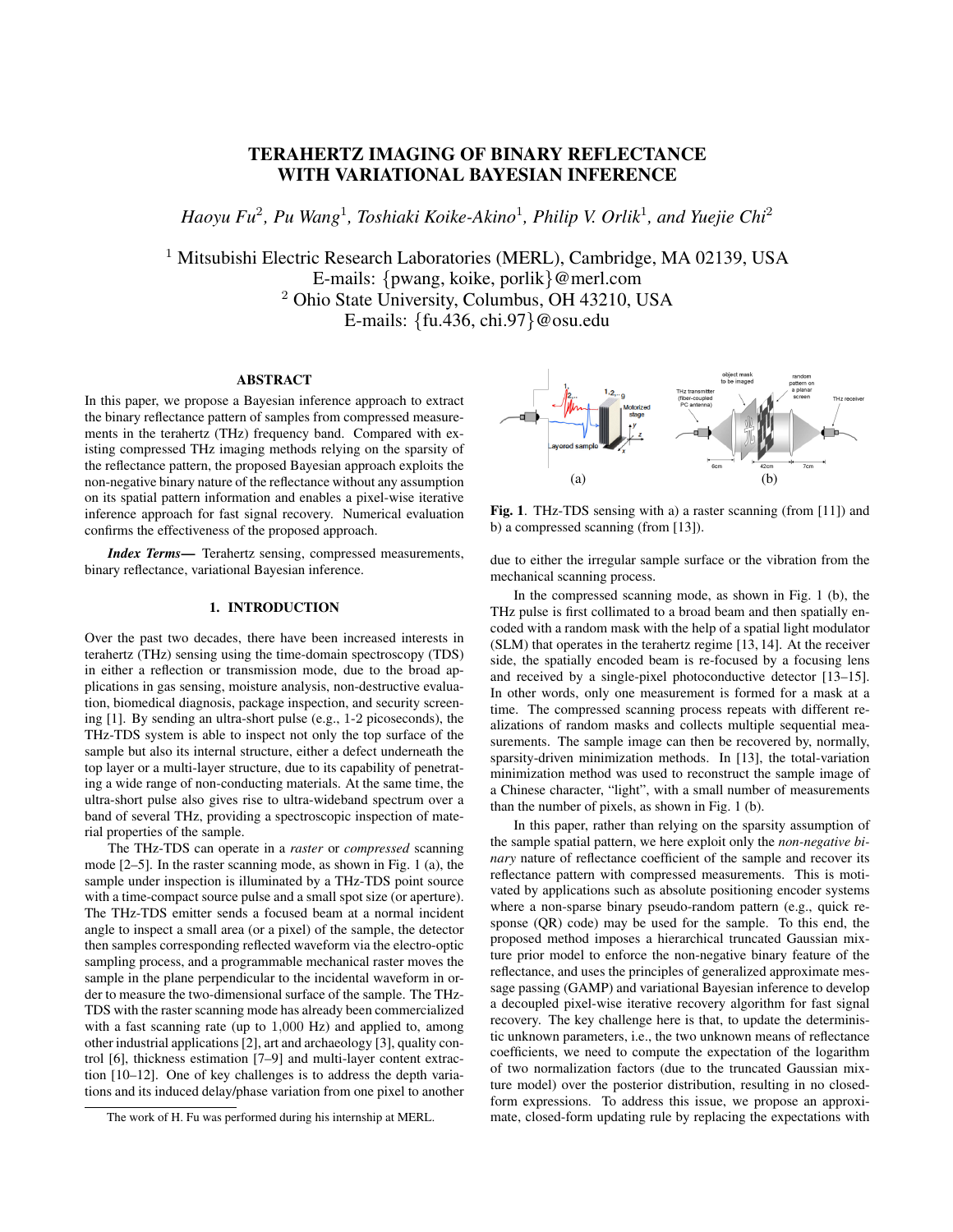

Fig. 2. (a) The truncated Gaussian mixture prior distribution of the nth pixel coefficient  $x_n$  with pixel-dependent variances  $\{\alpha_{n,1}^{-1}, \alpha_{n,2}^{-1}\}_{n=1}^N$  and two shared means  $\{\mu_1, \mu_2\}$ ; (b) A graphical representation of the proposed hierarchical prior model.

its values from the previous iteration. The performance is numerically evaluated by using the Monte-Carlo simulation on a sample with a binary QR-like reflectance pattern.

# 2. SIGNAL MODEL

Let  $\mathbf{x} = [x_1, x_2, \dots, x_N]^T$  denote a binary reflectance vector by stacking the columns of the two-dimensional reflectance matrix of the sample. As the THz source illuminates the sample from a spatially encoded mask, the received measurement can be expressed as

$$
\mathbf{y} = \mathbf{A}\mathbf{x} + \mathbf{v}, \quad x_n \in \{\mu_1, \mu_2\},\tag{1}
$$

where  $\mathbf{A} = [\mathbf{a}_1, \dots, \mathbf{a}_M]^T$  is the measurement matrix,  $\mathbf{v} =$  $[v_1, \ldots, v_M]^{\text{T}}$  is the Gaussian distributed noise with zero mean and an unknown variance  $\beta^{-1}$ , i.e.,  $\mathbf{v} \sim \mathcal{N}(\mathbf{0}, \beta^{-1} \mathbf{I}_M)$ ,  $\mathbf{y} =$  $[y_1, \ldots, y_M]^{\mathrm{T}}$ , M is the number of measurements, and  $\mu_i$  for  $i = 1, 2$  are two unknown reflectance coefficients. Moreover, the reflectance coefficient x is assumed to be non-negative, i.e.,  $x_n \geq 0$ . The signal model of (1) can, in fact, describe both raster and compressed scanning acquisitions:

- In the case of the *raster scanning*, i.e., each pixel is illuminated and measured individually, we have  $M = N$  and A reduces to a diagonal matrix with diagonal elements responsible for the depth variation [12, Section III.I.4].
- In the case of the *compressed scanning*, e.g., the single-pixel THz camera [13], we have  $M < N$  and each row of the measurement matrix A corresponds to one random mask pattern used to form one measurement  $y_m$ .

To account for the non-negative binary feature of x, we introduce the following hierarchical Gaussian mixture prior distribution,

$$
p(x_n|\alpha_{n,1}, \alpha_{n,2}, c_n; \mu_1, \mu_2)
$$
  
=  $\mathcal{N}_+(x_n; \mu_1, \alpha_{n,1}^{-1})^{c_n} \cdot \mathcal{N}_+(x_n; \mu_2, \alpha_{n,2}^{-1})^{1-c_n}$ , (2)

where  $c_n \in \{0, 1\}$  is a binary latent label variable for the pixel  $x_n$ , and the truncated Gaussian distribution is given as

$$
\mathcal{N}_+\left(x;\mu,\alpha^{-1}\right) = \begin{cases} \eta^{-1}\sqrt{\frac{\alpha}{2\pi}}\exp\left(-\frac{\alpha(x-\mu)^2}{2}\right), & x \ge 0, \\ 0, & x < 0, \end{cases}
$$
 (3)

with  $\mu$  as its mean,  $\alpha^{-1}$  as the variance (or  $\alpha$  as the precision parameter) and  $\eta = 1 - \Phi(-\mu\sqrt{\alpha})$  as the normalization factor where  $\Phi(\cdot)$  is the cumulative distribution function of the standard normal distribution. In addition to (2), the binary label vector  $\mathbf{c} = [c_1, \dots, c_N]^T$ follows an *i.i.d.* Bernoulli distribution with parameter  $\pi$ ,

$$
p(c_n; \pi) = (\pi)^{c_n} (1 - \pi)^{1 - c_n}.
$$
 (4)

With both (2) and (4), we can show that the pixel-wise reflectance coefficient  $x_n$  has independent truncated Gaussian mixture prior distribution by integrating over the latent label variable  $c_n$ 

$$
p(x_n | \alpha_{n,1}, \alpha_{n,2}; \mu_1, \mu_2)
$$
  
= 
$$
\sum_{c_n \in \{0,1\}} p(x_n | \alpha_{n,1}, \alpha_{n,2}, c_n; \mu_1, \mu_2) p(c_n; \pi)
$$
 (5)  
= 
$$
\pi \mathcal{N}_+(x_n; \mu_1, \alpha_{n,1}^{-1}) + (1 - \pi) \mathcal{N}_+(x_n; \mu_2, \alpha_{n,2}^{-1}).
$$

The resulting truncated Gaussian mixture prior distribution of  $x_n$  is illustrated in Fig. 2 (a) with *pixel-dependent* precision parameters, i.e.,  $\alpha_{n,1}$  and  $\alpha_{n,2}$ , and two *shared* mean parameters  $\mu_1$  and  $\mu_2$ .

Furthermore, we treat the pixel-dependent precision parameters  $\boldsymbol{\alpha}_1 = [\alpha_{1,1}, \ldots, \alpha_{N,1}]^{\mathrm{T}}$  and  $\boldsymbol{\alpha}_2 = [\alpha_{1,2}, \ldots, \alpha_{N,2}]^{\mathrm{T}}$  as *i.i.d.* random variables and assume the Gamma distribution as their hyperprior distribution

$$
p(\boldsymbol{\alpha}_1, \boldsymbol{\alpha}_2; a, b) = \prod_{i=1}^2 \prod_{n=1}^N \text{Gamma}(\alpha_{n,i}|a, b), \qquad (6)
$$

where Gamma  $(\alpha|a, b) = \Gamma(a)^{-1} b^a \alpha^{a-1} e^{-b\alpha}$  with  $a = b =$  $10^{-6}$  for non-informative hyperpriors on  $\alpha_1$  and  $\alpha_2$ . Overall, the hierarchical truncated Gaussian mixture model can be described in a graphical representation shown in Fig. 2 (b), where blue and red circles denote observed and hidden random variables, respectively, squares denote the unknown deterministic model parameters, and diamonds denote the pre-determined user parameters ( $\pi$ ,  $a$  and  $b$ ).

#### 3. PROPOSED APPROACH

In this section, we derive a specialized variational Bayesian inference for the posterior distribution of the hidden random variables and a cost function to update the deterministic model parameters. Particularly, a two-step approach is used: First, we factorize the original likelihood function, coupled over x due to the measurement matrix A, into a pixel-wise decoupled likelihood function with the principle of GAMP. Second, with the decoupled likelihood function on x, the variational expectation-maximization (EM) algorithm is used to derive the posterior distribution and the Q-function to update the unknown model parameters.

#### 3.1. Pixel-Wise Decoupled Likelihood Function

The likelihood function of y is given by

$$
p\left(\mathbf{y}|\mathbf{x};\beta\right) = \left(2\pi\beta^{-1}\right)^{-M/2} e^{-\frac{\beta\|\mathbf{y} - \mathbf{A}\mathbf{x}\|_2^2}{2}},\tag{7}
$$

where each measurement  $y_m$  is coupled with all pixels  $\{x_n\}_{n=1}^N$ . In order to enable a fast, pixel-wise Bayesian inference, we can approximate the likelihood function of (7) onto the pixel coefficient  $x_n$ :

$$
p(\mathbf{y}|\mathbf{x};\beta) \approx \prod_{n=1}^{N} p(x_n|\hat{r}_n, \hat{\tau}_n) = \prod_{n=1}^{N} \frac{1}{\sqrt{2\pi \hat{\tau}_n}} e^{-\frac{(x_n - \hat{r}_n)^2}{2\hat{\tau}_n}}.
$$
 (8)

In other words, the approximated marginal likelihood function is given by  $x_n \sim \mathcal{N}(\hat{r}_n, \hat{\tau}_n)$  where the approximated mean  $\hat{r}_n$  and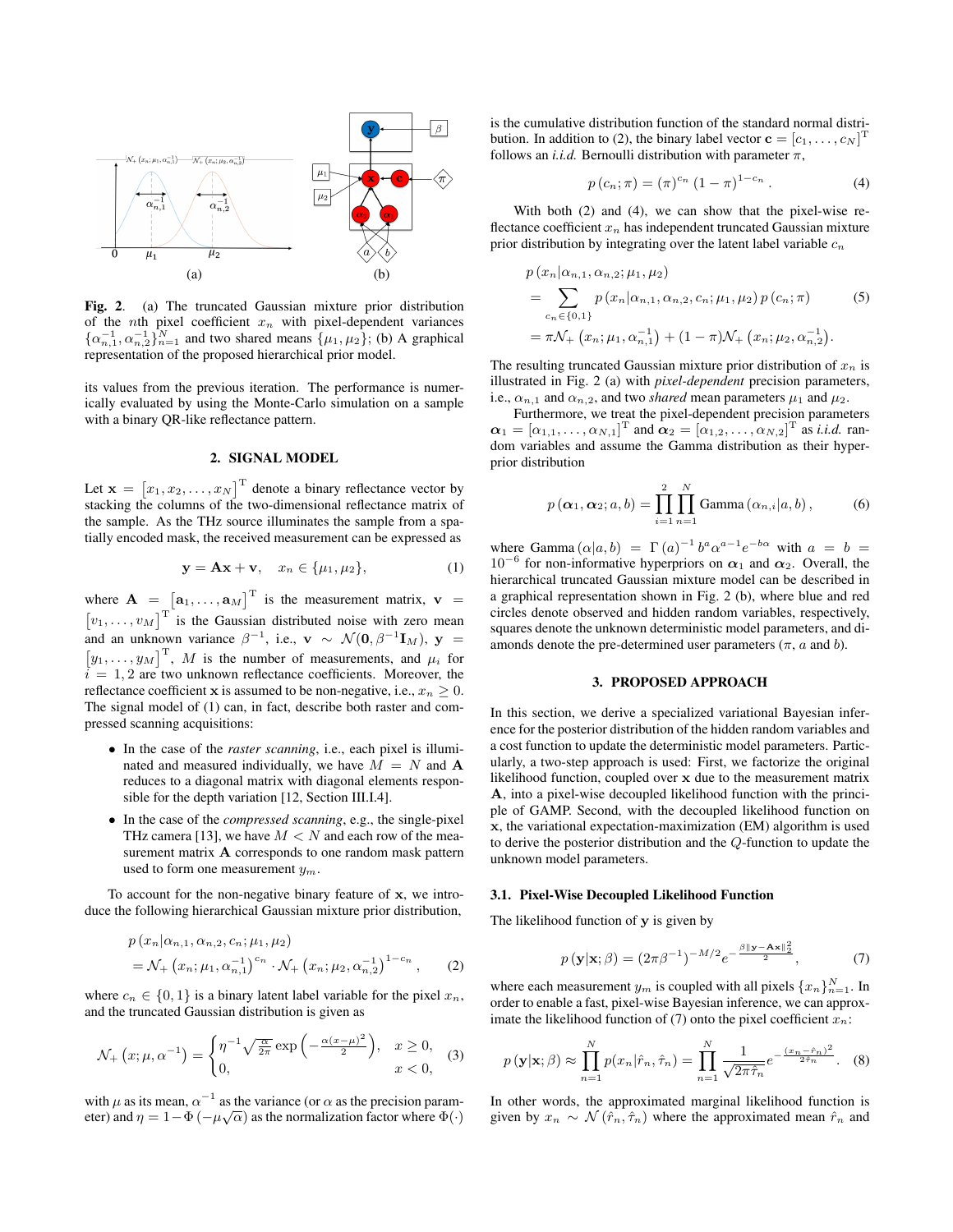variance  $\hat{\tau}_n$  can be found by the GAMP algorithm. As a result, the likelihood function of y is factorized as a product of independent decoupled likelihood function of  $x_n$  with mean  $\hat{r}_n$  and variance  $\hat{\tau}_n$ (refer to the Appendix). It is worth noting that an analogous decoupling process of (8) has been used in wireless multi-antenna communications [16–19].

#### 3.2. Variational Bayesian Inference

Given the decoupled likelihood function of (8), we use the variational Bayesian framework [20] to derive the posterior distributions of all hidden random variables  $z = \{x, \alpha_1, \alpha_2, c\}$  (red circles in Fig. 2), and then update the unknown deterministic parameters  $\theta = {\beta, \mu_1, \mu_2}$  (squares in Fig. 2) by maximizing the expectation of the complete likelihood function over the posterior distribution of the hidden variables.

#### *3.2.1. Posterior distributions of hidden variables*  $\{x, \alpha_1, \alpha_2, c\}$

In the conventional Bayesian framework, the posterior of the hidden variables can be found via the E-step of the EM framework. Generally, the E-step is to find a probability density function  $q(\mathbf{z})$  which, given the current estimate of the model parameters  $\theta$ , maximizes the marginal likelihood of the measurement  $p(\mathbf{y}; \boldsymbol{\theta})$ . With the variational Bayesian framework, we can factorize  $q(\mathbf{z}) \approx q(\mathbf{x})q(\alpha_1)q(\alpha_2)q(c)$  and, instead of joint optimization over z, the E-step can find the optimal probability density function of each class of hidden variables, leading to

$$
\ln q(\mathbf{x}) = \langle \ln p(\mathbf{y}, \mathbf{z}; \boldsymbol{\theta}) \rangle_{q(\mathbf{\alpha}_1)q(\mathbf{\alpha}_2)q(\mathbf{c})} + \text{const},
$$
 (9)

$$
\ln q\left(\boldsymbol{\alpha}_1\right) = \left\langle \ln p\left(\mathbf{y}, \mathbf{z}; \boldsymbol{\theta}\right) \right\rangle_{q\left(\mathbf{x}\right)q\left(\boldsymbol{\alpha}_2\right)q\left(\mathbf{c}\right)} + \text{const},\tag{10}
$$

$$
\ln q\left(\alpha_2\right) = \left\langle \ln p\left(\mathbf{y}, \mathbf{z}; \boldsymbol{\theta}\right) \right\rangle_{q\left(\mathbf{x}\right)q\left(\alpha_1\right)q\left(\mathbf{c}\right)} + \text{const},\tag{11}
$$

$$
\ln q\left(\mathbf{c}\right) = \left\langle \ln p\left(\mathbf{y}, \mathbf{z}; \boldsymbol{\theta}\right) \right\rangle_{q\left(\mathbf{x}\right)q\left(\alpha_{1}\right)q\left(\alpha_{2}\right)} + \text{const},\qquad(12)
$$

where  $p(\mathbf{y}, \mathbf{z}) = p(\mathbf{y}, \mathbf{x}, \alpha_1, \alpha_2, \mathbf{c}; \boldsymbol{\theta})$  is the complete likelihood function of the observable and hidden variables and  $q(\cdot)$  is the posterior distribution of the corresponding class of hidden variables.

We start with the first class of hidden variables: the pixel-wise reflectance coefficient x. By keeping terms related to  $x_n$  in (2) and (8) in (9), we can show that  $\{x_n\}_{n=1}^N$  have independent truncated Gaussian posterior distributions

$$
q\left(x_n\right) = \begin{cases} \phi_n^{-1} \frac{1}{\sqrt{2\pi}\tilde{\sigma}_n} \exp\left(-\frac{\left(x_n - \tilde{\mu}_n\right)^2}{2\tilde{\sigma}_n^2}\right), & x_n \ge 0, \\ 0, & x_n < 0, \end{cases}
$$
(13)

where the posterior mean  $\tilde{\mu}_n$  and posterior variance  $\tilde{\sigma}_n^2$  are given as

$$
\tilde{\sigma}_n^2 = (\langle c_n \rangle \langle \alpha_{n,1} \rangle + \langle 1 - c_n \rangle \langle \alpha_{n,2} \rangle + 1/\hat{\tau}_n)^{-1}, \qquad (14)
$$

$$
\tilde{\mu}_n = (\langle c_n \rangle \langle \alpha_{n,1} \rangle \mu_1 + \langle 1 - c_n \rangle \langle \alpha_{n,2} \rangle \mu_2 + \hat{r}_n / \hat{\tau}_n) \tilde{\sigma}_n^2, \quad (15)
$$

with  $\phi_n = 1 - \Phi(-\tilde{\mu}_n/\tilde{\sigma}_n)$  as the normalization factor.

For the second class of hidden variables of  $\alpha_1$ , its posterior distribution is the Gamma distribution with the help of (2), (6) and (10)

$$
q\left(\alpha_{n,1}\right) = \text{Gamma}(\alpha_{n,1}|\tilde{a}_{n,1}, \tilde{b}_{n,1}),\tag{16}
$$

with  $\tilde{a}_{n,1} = a + 0.5 \langle c_n \rangle$  and  $\tilde{b}_{n,1} = b + 0.5 \langle c_n \rangle \langle (x_n - \mu_1)^2 \rangle$ .

Similarly, for the third class of  $\alpha_2$ , its posterior distribution is also the Gamma distribution

$$
q\left(\alpha_{n,2}\right) = \text{Gamma}(\alpha_{n,2}|\tilde{a}_{n,2},\tilde{b}_{n,2}),\tag{17}
$$



- Set  $\pi = 0.5$  and  $a = b = 10^{-5}$ ;
- 
- Set posterior quantities of hidden variables as  $\langle x_n \rangle = 0$ ,  $\langle x_n^2 \rangle = 1, \langle \alpha_{n,i} \rangle_{i=1}^2 = 1, \langle c_n \rangle = 0.5;$
- Set model parameters as  $\beta = 10^3$  and  $\mu_1 = \mu_2 = 0.5$ ;

Repeat: until a stopping rule is met

- 1. Compute the decoupled likelihood function of (8) according to the Appendix;
- 2. Update  $q(x_n)$ ,  $\langle x_i \rangle$  and  $\langle x_i^2 \rangle$  according to (14) and (15);
- 3. Update  $q(\alpha_{n,i}), \langle \alpha_{n,i} \rangle$ ,  $\langle \ln \alpha_{n,i} \rangle$ ,  $i = \{1, 2\}$ , according to  $(16)$  and  $(17)$ ;
- 4. Update  $q(c_n)$  and  $\langle c_n \rangle$  according to (18);
- 5. Update  $\beta$  according to (20);
- 6. Update  $\mu_1$  and  $\mu_2$  according to (22) and (23);
- 7. Increase  $k = k + 1$  and return to Step 1;

with  $\tilde{a}_{n,2} = a + 0.5\langle 1-c_n \rangle$  and  $\tilde{b}_{n,2} = b + 0.5\langle 1-c_n \rangle \langle (x_n - \mu_2)^2 \rangle$ .

Finally, for the latent label variable c, its posterior distribution is the Bernoulli distribution with the help of (2), (4) and (12)

$$
\ln q(c_n) = (l_{n,1} - l_{n,2})c_n + \text{const},
$$
\n(18)

with  $l_{n,1} = 0.5 \langle \ln \alpha_{n,1} \rangle - 0.5 \langle \alpha_{n,1} \rangle \langle (x_n - \mu_1)^2 \rangle - \langle \ln \eta_{n,1} \rangle + \ln \pi$ ,  $l_{n,2} = 0.5 \langle \ln \alpha_{n,2} \rangle - 0.5 \langle \alpha_{n,2} \rangle \langle (x_n - \mu_2)^2 \rangle - \langle \ln \eta_{n,2} \rangle + \ln(1 - \pi).$ 

To compute the above parameters associated with the posterior distributions, we need the following expressions:

$$
\langle x_n \rangle = \tilde{\mu}_n + \tilde{\sigma}_n \cdot \phi \left( -\tilde{\mu}_n / \tilde{\sigma}_n \right) / \phi_n, \quad \langle x_n^2 \rangle = \tilde{\sigma}_n^2 + \tilde{\mu}_n \cdot \langle x_n \rangle,
$$
  

$$
\langle \alpha_{n,i} \rangle = \tilde{a}_{n,i} / \tilde{b}_{n,i}, \quad \langle \ln \alpha_{n,i} \rangle = \psi(\tilde{a}_{n,i}) - \ln \tilde{b}_{n,i}, \quad i = 1, 2,
$$
  

$$
\langle c_n \rangle = (1 + e^{l_{n,2} - l_{n,1}})^{-1},
$$

where  $\psi(a) = \frac{\partial}{\partial a} \ln \Gamma(a)$  is the digamma function [21].

*3.2.2. Updating for deterministic parameters*  $\{\beta, \mu_1, \mu_2\}$ 

The next step is to find an updating rule for the deterministic unknown parameters by maximizing the following Q-function [20]

$$
\left\{ \boldsymbol{\theta}^{(k+1)} \right\} = \max_{\boldsymbol{\theta}} Q(\boldsymbol{\theta}, \boldsymbol{\theta}^{(k)}) = \operatorname*{argmin}_{\boldsymbol{\theta}} \langle \ln p(\mathbf{y}, \mathbf{z}; \boldsymbol{\theta}) \rangle_{q(\mathbf{z})}. \tag{19}
$$

First we use (19) to derive the updating rule for the noise variance  $\beta^{-1}$ , which reduces to

$$
\left(\beta^{-1}\right)^{(k+1)} = \frac{\sum_{m=1}^{M} \left\langle (y_m - w_m)^2 \right\rangle}{M},\tag{20}
$$

where  $w_m$  is the m-th element of  $w = Ax$  whose posterior can be found in Appendix.

Then we obtain the updating rule for the two shared means  $\mu_1$ and  $\mu_2$ . With the above derivations, the corresponding Q-function reduces to the function  $g(\mu_1, \mu_2)$  defined as

$$
g(\mu_1, \mu_2) = \sum_{n=1}^{N} \left[ \langle c_n \rangle (\langle \ln \eta_{n,1} \rangle - 0.5 \langle \alpha_{n,1} \rangle (\mu_1^2 - 2 \langle x_n \rangle \mu_1)) - \langle 1 - c_n \rangle (\langle \ln \eta_{n,2} \rangle - 0.5 \langle \alpha_{n,2} \rangle (\mu_2^2 - 2 \langle x_n \rangle \mu_2)) \right], \quad (21)
$$

where the two normalization factors  $\eta_{n,i} = 1 - \Phi\left(-\mu_i \sqrt{\alpha_{n,i}}\right), i =$  $\{1, 2\}$  are a function of the hidden variables  $\{\mu_i\}_{i=1}^2$  and  $\{\alpha_{n_i}\}_{i=1}^2$ . As a result, we need to compute the expectation of  $\ln \eta_{n,1}$  and  $\ln \eta_{n,2}$  over the posterior distributions of these hidden variables which results in no closed-form expressions. Instead, we replace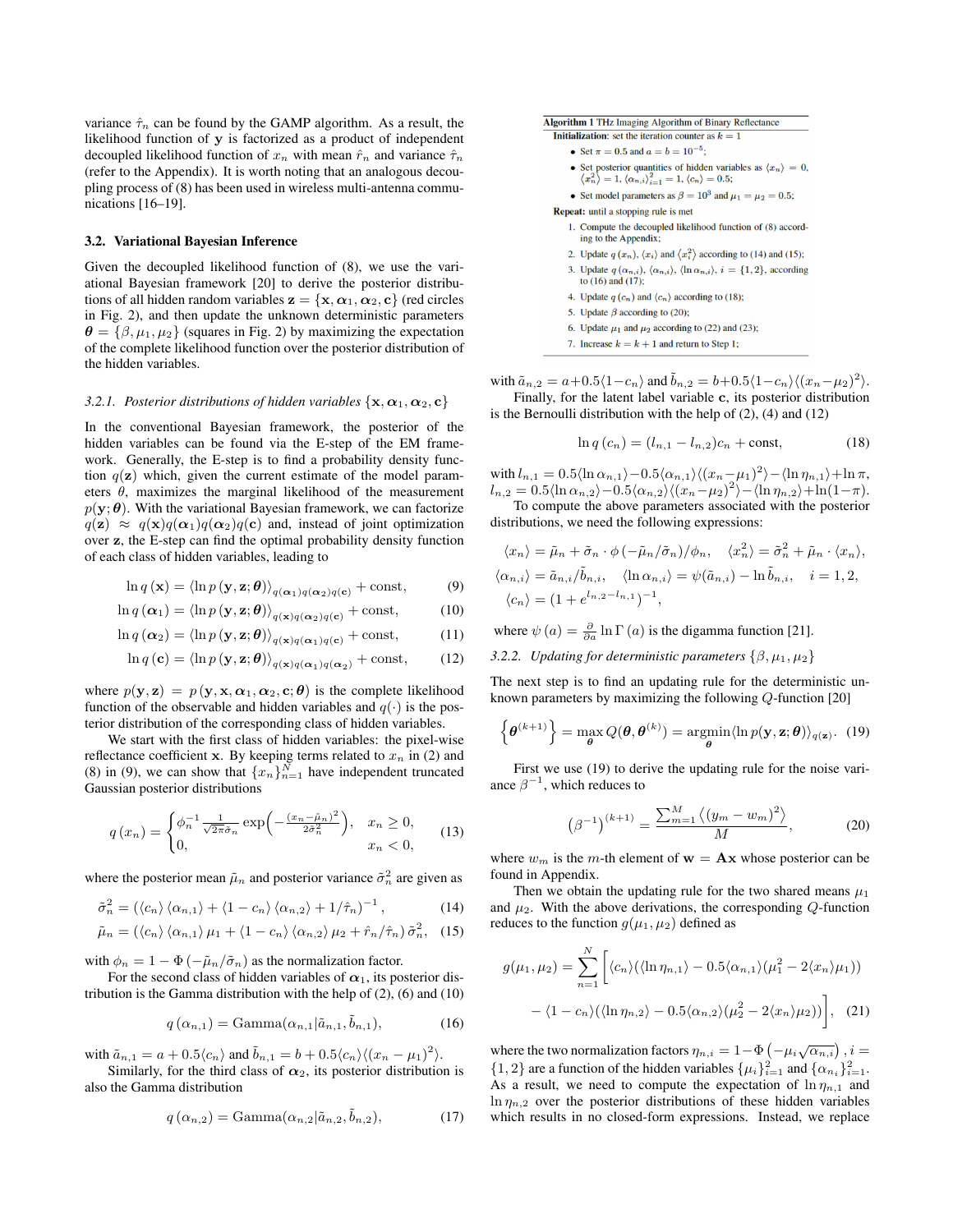

Fig. 3. Recovered images of a QR-like pseudo random pattern with binary reflectance at 0.3 and 0.8.

 $\langle \ln \eta_{n,1} \rangle$  and  $\langle \ln \eta_{n,2} \rangle$  in (21) by their current estimates from the previous iteration, i.e.,  $\ln \eta_{n,1}^{(k)}$  and  $\ln \eta_{n,2}^{(k)}$ . With this approximation, the updates of  $\mu_1$  and  $\mu_2$  are decoupled as

$$
\mu_1^{(k+1)} = \frac{\sum_{n=1}^{N} \langle c_n \rangle \langle \alpha_{n,1} \rangle \langle x_n \rangle}{\sum_{n=1}^{N} \langle c_n \rangle \langle \alpha_{n,1} \rangle},
$$
\n(22)

$$
\mu_2^{(k+1)} = \frac{\sum_{n=1}^{N} \left\langle 1 - c_n \right\rangle \left\langle \alpha_{n,2} \right\rangle \left\langle x_n \right\rangle}{\sum_{n=1}^{N} \left\langle 1 - c_n \right\rangle \left\langle \alpha_{n,2} \right\rangle},\tag{23}
$$

which turn out to be the weighted averages of all posterior means.

Overall, the implementation of the proposed method is described in Algorithm 1 where a stopping rule can be either the number of iterations and/or the difference between two consecutive iterations.

#### 4. NUMERICAL RESULTS

In this section, numerical results are provided to compare the proposed THz imaging method with other existing approaches in terms of the success recovery rate and the normalized mean squared error (NMSE) as a function of a compression ratio  $M/N$ . Specifically, we consider 1) the maximum *a posteriori* (MAP) approach [12] with an extension of the decoupled likelihood function in Section 3.1 to the underdetermined scenario of  $M/N < 1$ , and 2) the total variation minimization approach of [13]. Since the MAP approach requires a preset prior means and variances, we consider 3 implementations: 1) "MAP1" with true means and small variances; 2) "MAP2" with wrong means and small variances; and 3) "MAP3" with true means but large variances. As shown in Fig. 3, with  $M/N = 0.7$ , the MAP1 provides a recovered image, almost identical to the ground truth. On contrary, the MAP2 with wrong means produces a binary image which is deviated to the ground truth and the MAP3 gives a non-binary image due to the large variances used in the algorithm. Meanwhile, the total variation minimization appears to fail in this case as the spatial isotropic gradients are not sparse. Finally, the proposed variational Bayesian approach (denoted as "GAMP-VB") gives a similar image to the ground truth as well as the MAP1.

We then evaluate NMSE performance for randomly generated QR-like patterns in the Monte-Carlo simulation. In each Monte-Carlo trial, the measurement matrix is generated as the random Gaussian matrix with zero mean and unit variance. And the signalto-noise ratio (SNR) is defined as  $\beta \|\mathbf{A} \mathbf{x}\|_2^2 / M$ . The NMSE metric is defined as  $\|\hat{\mathbf{x}} - \mathbf{x}\|_2^2 / \|\mathbf{x}\|_2^2$ . The Monte-Carlo trial is considered



Fig. 4. Performance comparison in terms of (a) the success rate and (b) NMSE as a function of the compression ratio  $M/N$ .

to be a success if NMSE  $\leq 10^{-3}$ . Fig. 4 (a) shows that the success rate as a function of the compression ratio. It is seen that the proposed variational Bayesian approach outperforms the total-variation minimization approach and the two MAP implementations (MAP2 and MAP3). The MAP1 with true means and small variances again serves as an upper bound on these considered methods. The measured NMSE versus the compression ratio is shown in Fig. 4 (b) from which similar observations can be made.

### 5. CONCLUSION

In this paper, a new THz imaging algorithm is proposed which captures the non-negative binary reflection pattern by introducing the hierarchical prior signal model. The signal recovery algorithm has been derived by using the GAMP framework to decouple the likelihood function into the pixel level and using the variational Bayesian framework to update the hidden random variables and unknown deterministic model parameters. It is shown that the proposed algorithm outperforms the total variation minimization approach and the MAP approach for a QR-like binary reflectance pattern.

#### 6. APPENDIX

The approximate likelihood function of (8) can be obtained by using the GAMP framework [22] with inputs from the means  $\hat{x}_n = \langle x_n \rangle_{q(x_n)}$ , variances  $\tau_n^x = \langle (x_n - \hat{x}_n)^2 \rangle_{q(x_n)}$ , and the noise variance  $\beta^{-1}$ . Particularly, to compute the decoupled likelihoods  $\mathcal{N}(x_n|\hat{r}_n, \hat{\tau}_n)$  and the posterior likelihood of the noiseless measurement  $\mathcal{N}(w_m|\hat{w}_m, \hat{\tau}_m^w)$ , we follow the steps below:

- Initialize  $\hat{s}_m = 0$  for  $m = 1, \dots, M$ ;
- Step 1: for all  $m = 1, \dots, M$ :

$$
\hat{\tau}_m^x = \sum_n A_{mn}^2 \tau_n^x, \quad \hat{p}_m^x = \sum_n A_{mn} \hat{x}_n - \hat{\tau}_m^x \hat{s}_m,
$$

where  $A_{mn}$  is the  $(m, n)$ th element of **A**.

• Step 2: for all  $m = 1, \dots, M$ , compute the posterior mean and variance of  $w_m$  with respect to  $p(w_m|y_m, \hat{\tau}_m^x, \hat{p}_m^x)$ , i.e.,

$$
\hat{w}_m = \langle w_m \rangle_{p(w_m|y_m, \hat{\tau}_m^x, \hat{\rho}_m^x)},
$$
  

$$
\hat{\tau}_m^w = \langle (w_m - \hat{w}_m)^2 \rangle_{p(w_m|y_m, \hat{\tau}_m^x, \hat{\rho}_m^x)},
$$

and update  $\hat{s}_m = (\hat{w}_m - \hat{p}_m^x)/\hat{\tau}_m^x$  and  $\hat{\tau}_m^s = (1 - \hat{\tau}_m^w/\hat{\tau}_m^x)/\hat{\tau}_m^x$ .

• Step 3: for all  $n = 1, \dots, N$ , compute the mean and variance of the decoupled likelihood function

$$
\hat{\tau}_n = \left(\sum_m A_{mn}^2 \hat{\tau}_m^s\right)^{-1}, \quad \hat{r}_n = \hat{x}_n + \hat{\tau}_n \sum_m A_{mn} \hat{s}_m.
$$